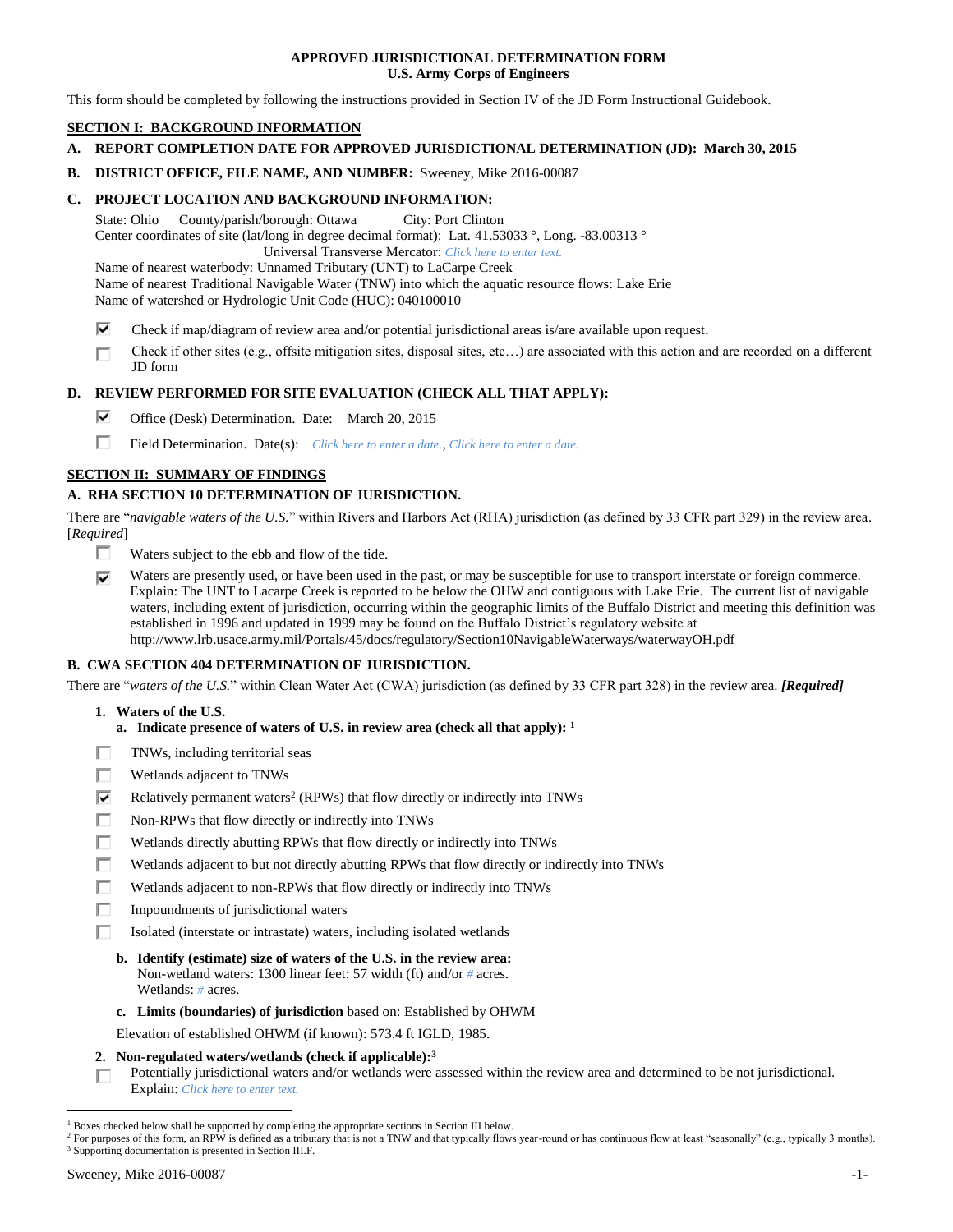## **SECTION III: CWA ANALYSIS**

### **A. TNWs AND WETLANDS ADJACENT TO TNWs**

**The agencies will assert jurisdiction over TNWs and wetlands adjacent to TNWs. If the aquatic resource is a TNW, complete Section III.A.1 and Section III.D.1. only; if the aquatic resource is a wetland adjacent to a TNW, complete Sections III.A.1 and 2 and Section III.D.1.; otherwise, see Section III.B below**.

**1. TNW** 

Identify TNW:

Summarize rationale supporting determination: The project area is approximately 0.65 miles from Lake Erie a TNW. The current list of navigable waters, including extent of jurisdiction, occurring within the geographic limits of the Buffalo District and meeting this definition was established in 1996 and updated in 1999 may be found on the Buffalo District's regulatory website at http://www.lrb.usace.army.mil/regulatory/waterway\_oh.pdf. The UNT to Lacarpe Creek and LaCarpe Creek are reported to be below the ordinary high water mark of Lake Erie – 573.4 IGLD 1985. The UNTto LaCarpe Creek in question that flows into Lacarpe Creek is at an elevation below the OHWM of Lake Erie.

# **2. Wetland adjacent to TNW**

Summarize rationale supporting conclusion that wetland is "adjacent": *Click here to enter text.*

## **B. CHARACTERISTICS OF TRIBUTARY (THAT IS NOT A TNW) AND ITS ADJACENT WETLANDS (IF ANY):**

**This section summarizes information regarding characteristics of the tributary and its adjacent wetlands, if any, and it helps determine whether or not the standards for jurisdiction established under Rapanos have been met.** 

**The agencies will assert jurisdiction over non-navigable tributaries of TNWs where the tributaries are "relatively permanent waters" (RPWs), i.e. tributaries that typically flow year-round or have continuous flow at least seasonally (e.g., typically 3 months). A wetland that directly abuts an RPW is also jurisdictional. If the aquatic resource is not a TNW, but has year-round (perennial) flow, skip to Section III.D.2. If the aquatic resource is a wetland directly abutting a tributary with perennial flow, skip to Section III.D.4.**

**A wetland that is adjacent to but that does not directly abut an RPW requires a significant nexus evaluation. Corps districts and EPA regions will include in the record any available information that documents the existence of a significant nexus between a relatively permanent tributary that is not perennial (and its adjacent wetlands if any) and a traditional navigable water, even though a significant nexus finding is not required as a matter of law.**

**If the waterbody<sup>4</sup> is not an RPW, or a wetland directly abutting an RPW, a JD will require additional data to determine if the waterbody has a significant nexus with a TNW. If the tributary has adjacent wetlands, the significant nexus evaluation must consider the tributary in combination with all of its adjacent wetlands. This significant nexus evaluation that combines, for analytical purposes, the tributary and all of its adjacent wetlands is used whether the review area identified in the JD request is the tributary, or its adjacent wetlands, or both. If the JD covers a tributary with adjacent wetlands, complete Section III.B.1 for the tributary, Section III.B.2 for any onsite wetlands, and Section III.B.3 for all wetlands adjacent to that tributary, both onsite and offsite. The determination whether a significant nexus exists is determined in Section III.C below.**

- **1. Characteristics of non-TNWs that flow directly or indirectly into TNW**
	- **(i) General Area Conditions:**

Watershed size: *# Choose an item.* Drainage area: *# Choose an item.*

Average annual rainfall: *#* inches Average annual snowfall: *#* inches

- **(ii) Physical Characteristics:**
	- (a) Relationship with TNW:
		- Tributary flows directly into TNW.
		- Tributary flows through *Choose an item.* tributaries before entering TNW.

Project waters are *Choose an item.* river miles from TNW. Project waters are *Choose an item.* river miles from RPW. Project waters are *Choose an item.* aerial (straight) miles from TNW. Project waters are *Choose an item.* aerial (straight) miles from RPW. Project waters cross or serve as state boundaries. Explain: *Click here to enter text.*

Identify flow route to TNW<sup>5</sup>: Click here to enter text. Tributary stream order, if known: *Click here to enter text.*

(b) General Tributary Characteristics (check all that apply):

**Tributary** is:  $\Box$  Natural

Artificial (man-made). Explain: *Click here to enter text.*

<sup>4</sup> Note that the Instructional Guidebook contains additional information regarding swales, ditches, washes, and erosional features generally and in the arid West.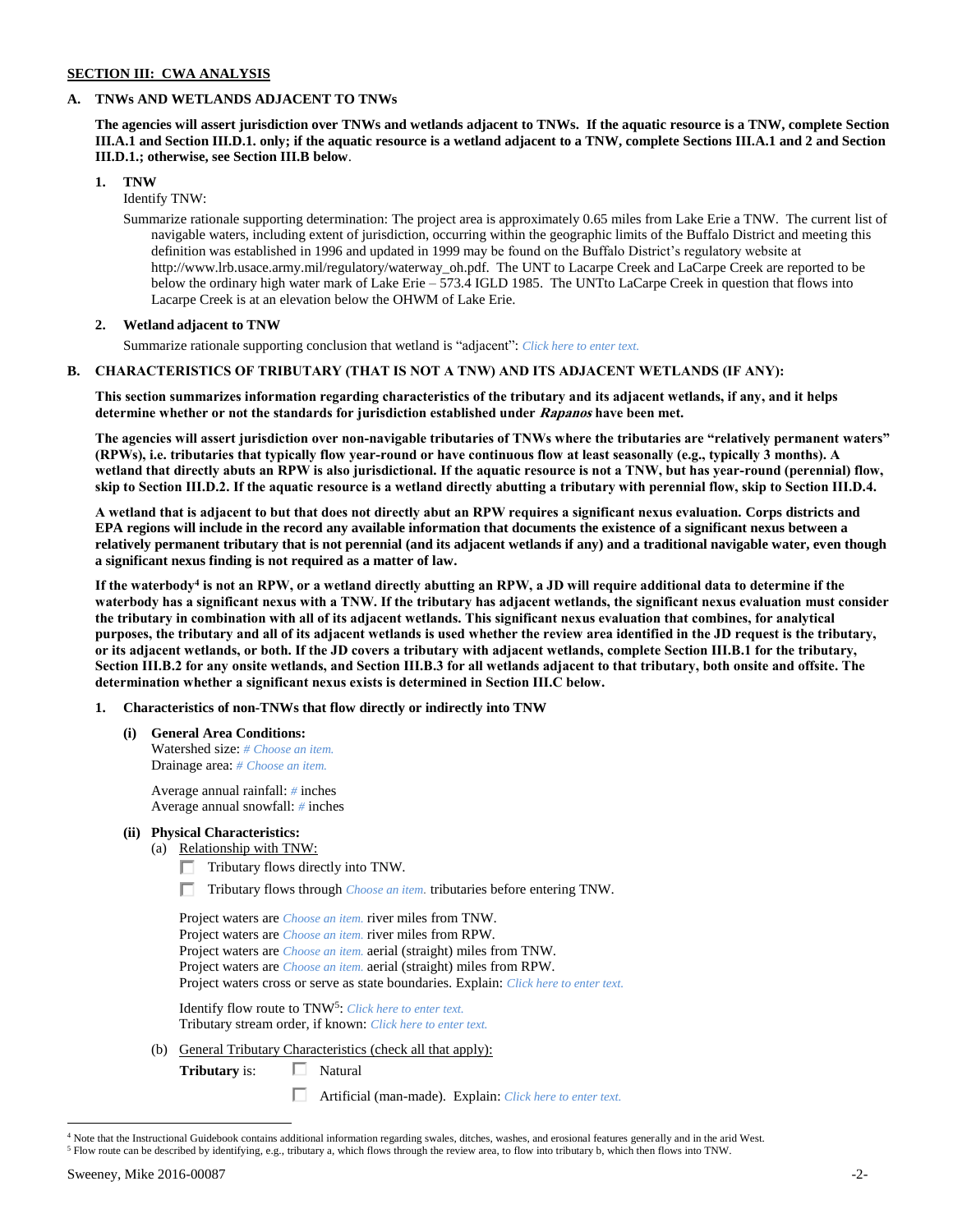|             |                                                                                                                                                                                                                                                                                     |   | Manipulated (man-altered). Explain: Click here to enter text. |   |                            |                                                            |  |
|-------------|-------------------------------------------------------------------------------------------------------------------------------------------------------------------------------------------------------------------------------------------------------------------------------------|---|---------------------------------------------------------------|---|----------------------------|------------------------------------------------------------|--|
|             | Tributary properties with respect to top of bank (estimate):<br>Average width: # feet<br>Average depth: # feet<br>Average side slopes: Choose an item.                                                                                                                              |   |                                                               |   |                            |                                                            |  |
|             | Primary tributary substrate composition (check all that apply):                                                                                                                                                                                                                     |   |                                                               |   |                            |                                                            |  |
|             | Silts                                                                                                                                                                                                                                                                               | ш | Sands                                                         |   |                            | Concrete                                                   |  |
|             | Cobbles                                                                                                                                                                                                                                                                             |   | Gravel                                                        |   |                            | Muck                                                       |  |
|             | Bedrock                                                                                                                                                                                                                                                                             | ш | Vegetation. Type/% cover: Click here to enter text.           |   |                            |                                                            |  |
|             | Other. Explain: Click here to enter text.                                                                                                                                                                                                                                           |   |                                                               |   |                            |                                                            |  |
|             | Tributary condition/stability [e.g., highly eroding, sloughing banks]. Explain: Click here to enter text.<br>Presence of run/riffle/pool complexes. Explain: Click here to enter text.<br>Tributary geometry: Choose an item.<br>Tributary gradient (approximate average slope): #% |   |                                                               |   |                            |                                                            |  |
| $(c)$ Flow: | Tributary provides for: Choose an item.<br>Estimate average number of flow events in review area/year: Choose an item.<br>Describe flow regime: Click here to enter text.<br>Other information on duration and volume: Click here to enter text.                                    |   |                                                               |   |                            |                                                            |  |
|             | <b>Surface flow is:</b> <i>Choose an item.</i> <b>Characteristics:</b> <i>Click here to enter text.</i>                                                                                                                                                                             |   |                                                               |   |                            |                                                            |  |
|             | Subsurface flow: Choose an item. Explain findings: Click here to enter text.<br>$\Box$ Dye (or other) test performed: <i>Click here to enter text.</i>                                                                                                                              |   |                                                               |   |                            |                                                            |  |
|             | Tributary has (check all that apply):<br>$\Box$ Bed and banks<br>$\Box$ OHWM <sup>6</sup> (check all indicators that apply):                                                                                                                                                        |   |                                                               |   |                            |                                                            |  |
|             | $\Box$ clear, natural line impressed on the bank $\Box$                                                                                                                                                                                                                             |   |                                                               |   |                            | the presence of litter and debris                          |  |
|             | $\Box$ changes in the character of soil                                                                                                                                                                                                                                             |   |                                                               |   |                            | destruction of terrestrial vegetation                      |  |
|             | shelving                                                                                                                                                                                                                                                                            |   |                                                               |   | the presence of wrack line |                                                            |  |
|             |                                                                                                                                                                                                                                                                                     |   | vegetation matted down, bent, or absent $\Box$                |   | sediment sorting           |                                                            |  |
|             | leaf litter disturbed or washed away                                                                                                                                                                                                                                                |   |                                                               |   | scour                      |                                                            |  |
|             | sediment deposition                                                                                                                                                                                                                                                                 |   |                                                               |   |                            | multiple observed or predicted flow events                 |  |
|             | water staining                                                                                                                                                                                                                                                                      |   |                                                               |   |                            | abrupt change in plant community Click here to enter text. |  |
|             | other (list): Click here to enter text.                                                                                                                                                                                                                                             |   |                                                               |   |                            |                                                            |  |
|             | Discontinuous OHWM. <sup>7</sup> Explain: Click here to enter text.                                                                                                                                                                                                                 |   |                                                               |   |                            |                                                            |  |
|             | If factors other than the OHWM were used to determine lateral extent of CWA jurisdiction (check all that apply):<br>$\Box$ High Tide Line indicated by:                                                                                                                             |   |                                                               |   |                            | Mean High Water Mark indicated by:                         |  |
|             | $\Box$ oil or scum line along shore objects                                                                                                                                                                                                                                         |   |                                                               | ш | survey to available datum; |                                                            |  |
|             |                                                                                                                                                                                                                                                                                     |   | fine shell or debris deposits (foreshore)                     | ш | physical markings;         |                                                            |  |
|             | physical markings/characteristics                                                                                                                                                                                                                                                   |   |                                                               |   |                            | vegetation lines/changes in vegetation types.              |  |
|             | tidal gauges                                                                                                                                                                                                                                                                        |   |                                                               |   |                            |                                                            |  |
|             | other (list): Click here to enter text.                                                                                                                                                                                                                                             |   |                                                               |   |                            |                                                            |  |
|             | (iii) Chemical Characteristics:<br>$Chorotaria tributoru (a, a, water color is clear, dicoolored, oilu film water quality, can a real waterched characteristics.$                                                                                                                   |   |                                                               |   |                            |                                                            |  |

Characterize tributary (e.g., water color is clear, discolored, oily film; water quality; general watershed characteristics, etc.). Explain: *Click here to enter text.*

Identify specific pollutants, if known: *Click here to enter text.*

<sup>6</sup>A natural or man-made discontinuity in the OHWM does not necessarily sever jurisdiction (e.g., where the stream temporarily flows underground, or where the OHWM has been removed by development or agricultural practices). Where there is a break in the OHWM that is unrelated to the waterbody's flow regime (e.g., flow over a rock outcrop or through a culvert), the agencies will look for indicators of flow above and below the break. 7 Ibid.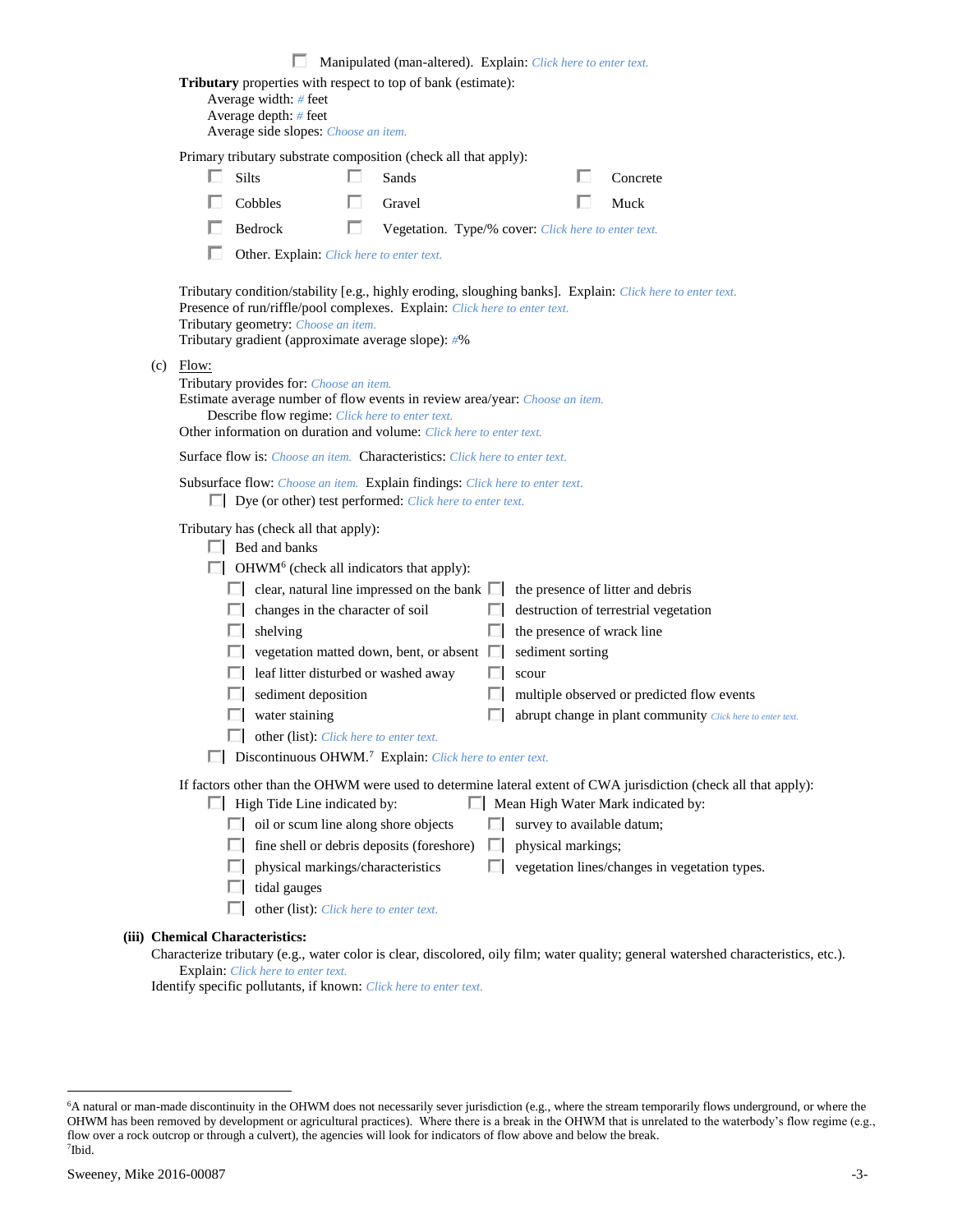## **(iv) Biological Characteristics. Channel supports (check all that apply):**

- Riparian corridor. Characteristics (type, average width): *Click here to enter text.*
- Wetland fringe. Characteristics: *Click here to enter text.*
- $\Box$  Habitat for:
	- Federally Listed species. Explain findings: *Click here to enter text.*
	- Fish/spawn areas. Explain findings: *Click here to enter text.*
	- П. Other environmentally-sensitive species. Explain findings: *Click here to enter text.*
	- П. Aquatic/wildlife diversity. Explain findings: *Click here to enter text.*

#### **2. Characteristics of wetlands adjacent to non-TNW that flow directly or indirectly into TNW**

#### **(i) Physical Characteristics:**

- (a) General Wetland Characteristics:
	- Properties:

Wetland size: *#* acres Wetland type. Explain: *Click here to enter text.*

Wetland quality. Explain: *Click here to enter text.*

Project wetlands cross or serve as state boundaries. Explain: *Click here to enter text.*

(b) General Flow Relationship with Non-TNW: Flow is: *Choose an item.* Explain: *Click here to enter text.*

Surface flow is: *Choose an item.* Characteristics: *Click here to enter text.*

Subsurface flow: *Choose an item.* Explain findings: *Click here to enter text.*

Dye (or other) test performed: *Click here to enter text.*

### (c) Wetland Adjacency Determination with Non-TNW:

- $\Box$  Directly abutting
- Not directly abutting
	- Discrete wetland hydrologic connection. Explain: *Click here to enter text.*
	- $\Box$ Ecological connection. Explain: *Click here to enter text.*
	- $\Box$ Separated by berm/barrier. Explain: *Click here to enter text.*
- (d) Proximity (Relationship) to TNW

Project wetlands are *Choose an item.* river miles from TNW. Project waters are *Choose an item.* aerial (straight) miles from TNW. Flow is from: *Choose an item.* Estimate approximate location of wetland as within the *Choose an item.* floodplain.

#### **(ii) Chemical Characteristics:**

Characterize wetland system (e.g., water color is clear, brown, oil film on surface; water quality; general watershed characteristics; etc.). Explain: *Click here to enter text.*

Identify specific pollutants, if known: *Click here to enter text.*

### **(iii) Biological Characteristics. Wetland supports (check all that apply):**

- Riparian buffer. Characteristics (type, average width): *Click here to enter text.*
- Vegetation type/percent cover. Explain: *Click here to enter text.*
- $\Box$  Habitat for:
	- Federally Listed species. Explain findings: *Click here to enter text*.
	- Fish/spawn areas. Explain findings: *Click here to enter text*.
	- Other environmentally-sensitive species. Explain findings: *Click here to enter text.*
	- Aquatic/wildlife diversity. Explain findings: *Click here to enter text.*

#### **3. Characteristics of all wetlands adjacent to the tributary (if any)**

All wetland(s) being considered in the cumulative analysis: *Choose an item.* Approximately (*#*) acres in total are being considered in the cumulative analysis.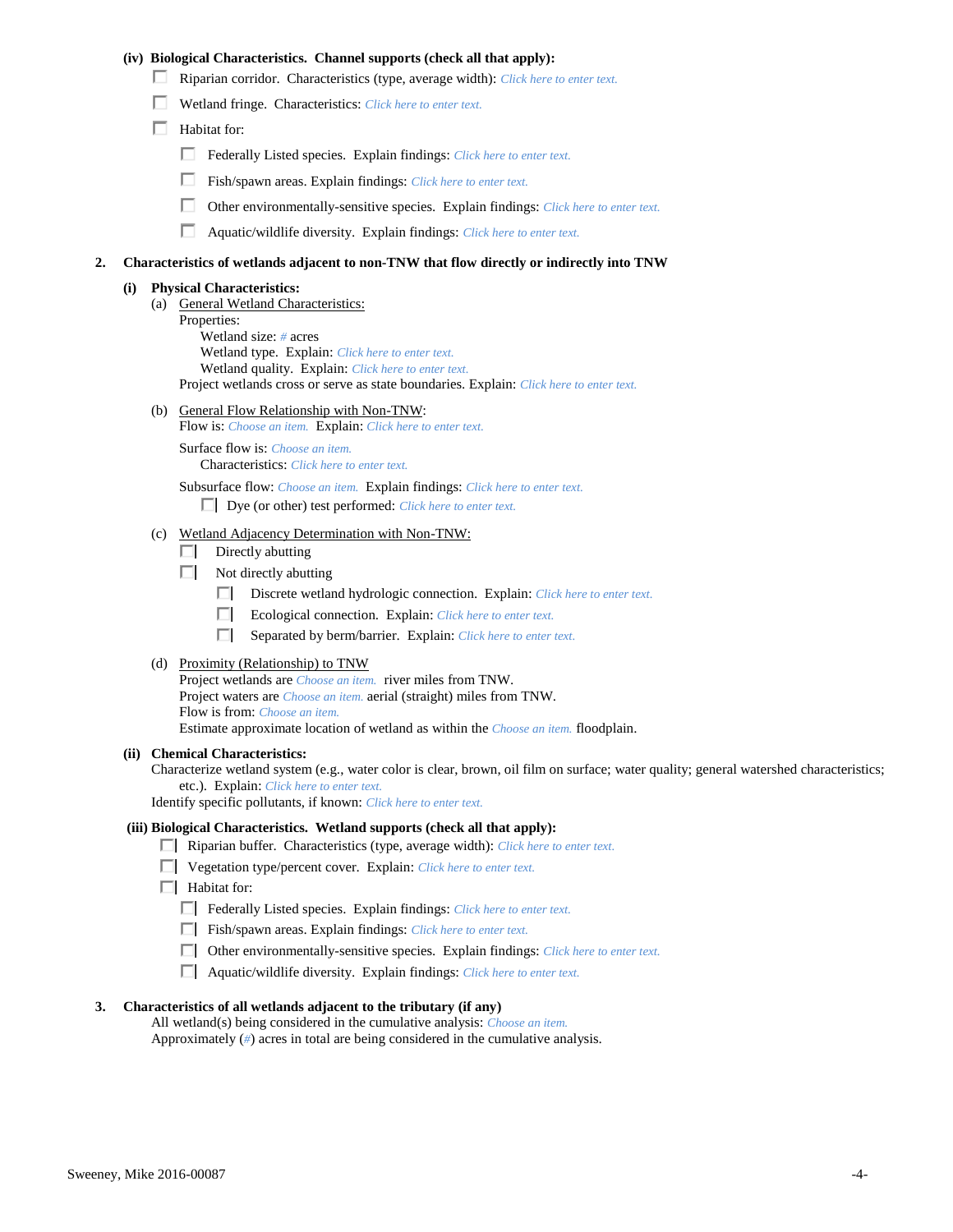For each wetland, specify the following:

| Directly abuts? $(Y/N)$ | Size (in acres) | Directly abuts? $(Y/N)$ | Size (in acres) |
|-------------------------|-----------------|-------------------------|-----------------|
|                         |                 |                         |                 |
| Y/N                     |                 | Y/N                     |                 |
| 77N                     |                 | Y/N                     |                 |
|                         |                 | 77N                     |                 |

Summarize overall biological, chemical and physical functions being performed: *Click here to enter text.*

# **C. SIGNIFICANT NEXUS DETERMINATION**

**A significant nexus analysis will assess the flow characteristics and functions of the tributary itself and the functions performed by any wetlands adjacent to the tributary to determine if they significantly affect the chemical, physical, and biological integrity of a TNW. For each of the following situations, a significant nexus exists if the tributary, in combination with all of its adjacent wetlands, has more than a speculative or insubstantial effect on the chemical, physical and/or biological integrity of a TNW. Considerations when evaluating significant nexus include, but are not limited to the volume, duration, and frequency of the flow of water in the tributary and its proximity to a TNW, and the functions performed by the tributary and all its adjacent wetlands. It is not appropriate to determine significant nexus based solely on any specific threshold of distance (e.g. between a tributary and its adjacent wetland or between a tributary and the TNW). Similarly, the fact an adjacent wetland lies within or outside of a floodplain is not solely determinative of significant nexus.** 

### **Draw connections between the features documented and the effects on the TNW, as identified in the** *Rapanos* **Guidance and discussed in the Instructional Guidebook. Factors to consider include, for example:**

- Does the tributary, in combination with its adjacent wetlands (if any), have the capacity to carry pollutants or flood waters to TNWs, or to reduce the amount of pollutants or flood waters reaching a TNW?
- Does the tributary, in combination with its adjacent wetlands (if any), provide habitat and lifecycle support functions for fish and other species, such as feeding, nesting, spawning, or rearing young for species that are present in the TNW?
- Does the tributary, in combination with its adjacent wetlands (if any), have the capacity to transfer nutrients and organic carbon that support downstream foodwebs?
- Does the tributary, in combination with its adjacent wetlands (if any), have other relationships to the physical, chemical, or biological integrity of the TNW?

## *Note: the above list of considerations is not inclusive and other functions observed or known to occur should be documented below:*

- **1. Significant nexus findings for non-RPW that has no adjacent wetlands and flows directly or indirectly into TNWs.** Explain findings of presence or absence of significant nexus below, based on the tributary itself, then go to Section III.D: *Click here to enter text.*
- **2. Significant nexus findings for non-RPW and its adjacent wetlands, where the non-RPW flows directly or indirectly into TNWs.**  Explain findings of presence or absence of significant nexus below, based on the tributary in combination with all of its adjacent wetlands, then go to Section III.D: *Click here to enter text.*
- **3. Significant nexus findings for wetlands adjacent to an RPW but that do not directly abut the RPW.** Explain findings of presence or absence of significant nexus below, based on the tributary in combination with all of its adjacent wetlands, then go to Section III.D: *Click here to enter text.*

# **D. DETERMINATIONS OF JURISDICTIONAL FINDINGS. THE SUBJECT WATERS/WETLANDS ARE (CHECK ALL THAT APPLY):**

- **1. TNWs and Adjacent Wetlands.** Check all that apply and provide size estimates in review area:
	- TNWs: 1300 linear feet 57 width (ft), Or, *#* acres.
	- Wetlands adjacent to TNWs: *#* acres.

# **2. RPWs that flow directly or indirectly into TNWs.**

- $\blacktriangledown$  Tributaries of TNWs where tributaries typically flow year-round are jurisdictional. Provide data and rationale indicating that tributary is perennial: The UNT to Lacarpe Creek is reported to be a perennial water and below the OHWM of Lake Erie (573.4 IGLD) and therefore by definition is a Section 10 water. Lacarpe Creek are reported as a solid blue line on the USGS NHD database, while the UNT is identified as an orange line that indicates a canal. The current list of navigable waters, including extent of jurisdiction, occurring within the geographic limits of the Buffalo District and meeting this definition was established in 1996 and updated in 1999 may be found on the Buffalo District's regulatory website at http://www.lrb.usace.army.mil/Portals/45/docs/regulatory/JDForms/LRB%20Section%2010%20JD%20Form%20final.pdf
- Tributaries of TNW where tributaries have continuous flow "seasonally" (e.g., typically three months each year) are jurisdictional. Data supporting this conclusion is provided at Section III.B. Provide rationale indicating that tributary flows seasonally: *Click here to enter text.*.

Provide estimates for jurisdictional waters in the review area (check all that apply):

- $\triangledown$  Tributary waters: 1300 linear feet 57 width (ft).
- Other non-wetland waters: *#* acres.

Identify type(s) of waters: *Click here to enter text.*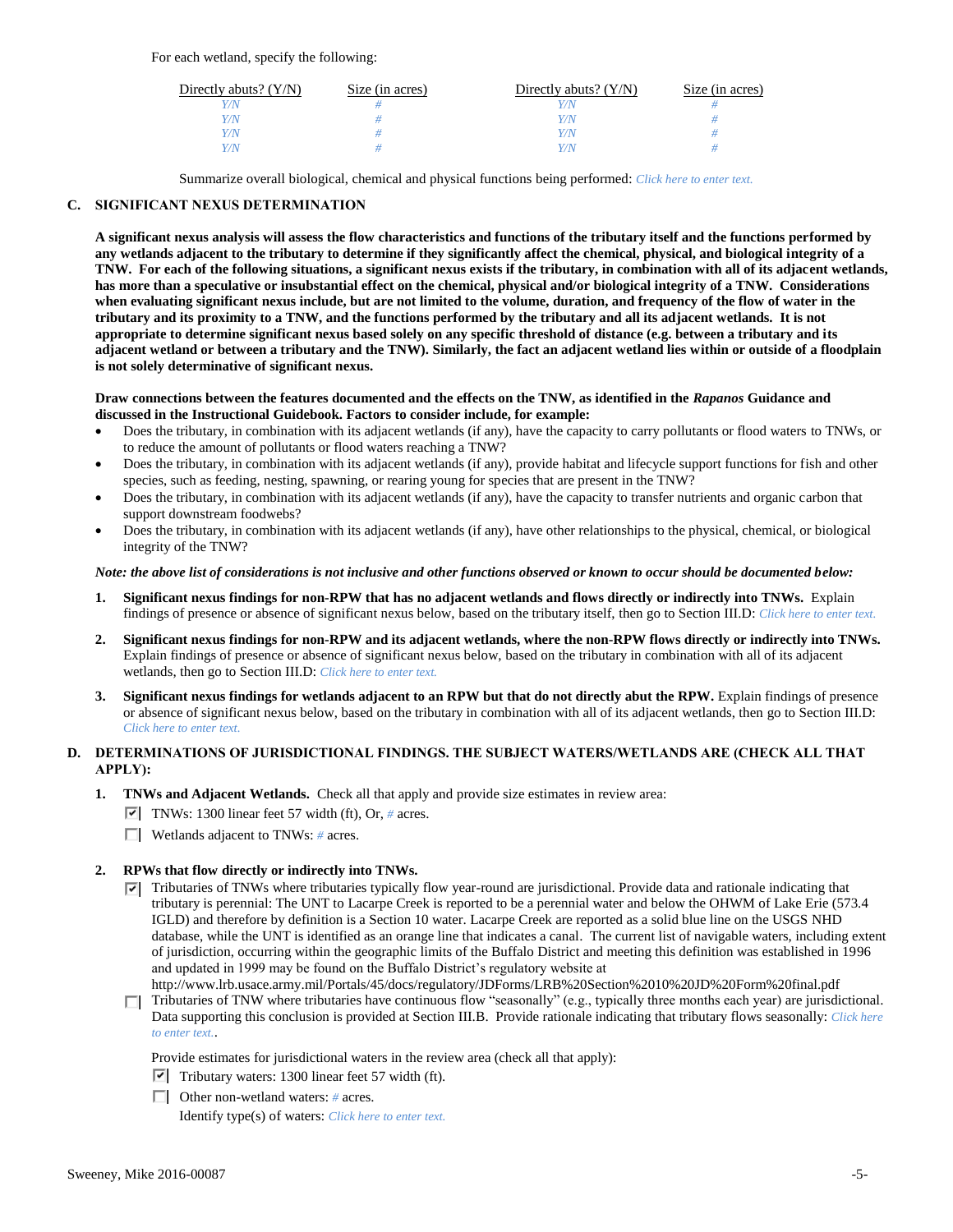## **3. Non-RPWs<sup>8</sup> that flow directly or indirectly into TNWs.**

 $\Box$  Waterbody that is not a TNW or an RPW, but flows directly or indirectly into a TNW, and it has a significant nexus with a TNW is jurisdictional. Data supporting this conclusion is provided at Section III.C.

Provide estimates for jurisdictional waters within the review area (check all that apply):

- **Tributary waters:** # linear feet # width (ft).
- Other non-wetland waters: *#* acres.
	- Identify type(s) of waters: *Click here to enter text.*

### **4. Wetlands directly abutting an RPW that flow directly or indirectly into TNWs.**

- Wetlands directly abut RPW and thus are jurisdictional as adjacent wetlands.
	- $\Box$  Wetlands directly abutting an RPW where tributaries typically flow year-round. Provide data and rationale indicating that tributary is perennial in Section III.D.2, above. Provide rationale indicating that wetland is directly abutting an RPW: *Click here to enter text.*
	- Wetlands directly abutting an RPW where tributaries typically flow "seasonally." Provide data indicating that tributary is seasonal in Section III.B and rationale in Section III.D.2, above. Provide rationale indicating that wetland is directly abutting an RPW: *Click here to enter text.*

Provide acreage estimates for jurisdictional wetlands in the review area: *#* acres.

- **5. Wetlands adjacent to but not directly abutting an RPW that flow directly or indirectly into TNWs.**
	- $\Box$  Wetlands that do not directly abut an RPW, but when considered in combination with the tributary to which they are adjacent and with similarly situated adjacent wetlands, have a significant nexus with a TNW are jurisidictional. Data supporting this conclusion is provided at Section III.C.

Provide acreage estimates for jurisdictional wetlands in the review area: *#* acres.

- **6. Wetlands adjacent to non-RPWs that flow directly or indirectly into TNWs.** 
	- $\Box$  Wetlands adjacent to such waters, and have when considered in combination with the tributary to which they are adjacent and with similarly situated adjacent wetlands, have a significant nexus with a TNW are jurisdictional. Data supporting this conclusion is provided at Section III.C.

Provide estimates for jurisdictional wetlands in the review area: *#* acres.

### **7. Impoundments of jurisdictional waters. 9**

As a general rule, the impoundment of a jurisdictional tributary remains jurisdictional.

- Demonstrate that impoundment was created from "waters of the U.S.," or
- Demonstrate that water meets the criteria for one of the categories presented above (1-6), or
- Demonstrate that water is isolated with a nexus to commerce (see E below).
- **E. ISOLATED [INTERSTATE OR INTRA-STATE] WATERS, INCLUDING ISOLATED WETLANDS, THE USE, DEGRADATION OR DESTRUCTION OF WHICH COULD AFFECT INTERSTATE COMMERCE, INCLUDING ANY SUCH WATERS (CHECK ALL THAT APPLY):<sup>10</sup>**
	- $\Box$  which are or could be used by interstate or foreign travelers for recreational or other purposes.
	- $\Box$  from which fish or shellfish are or could be taken and sold in interstate or foreign commerce.
	- $\Box$  which are or could be used for industrial purposes by industries in interstate commerce.
	- Interstate isolated waters.Explain: *Click here to enter text.*
	- Other factors.Explain: *Click here to enter text.*

#### **Identify water body and summarize rationale supporting determination:** *Click here to enter text.*

Provide estimates for jurisdictional waters in the review area (check all that apply):

- Tributary waters:  $\#$  linear feet  $\#$  width (ft).
- Other non-wetland waters: *#* acres.

Identify type(s) of waters: *Click here to enter text.*

Wetlands: *#* acres.

# **F. NON-JURISDICTIONAL WATERS, INCLUDING WETLANDS (CHECK ALL THAT APPLY):**

- If potential wetlands were assessed within the review area, these areas did not meet the criteria in the 1987 Corps of Engineers Wetland Delineation Manual and/or appropriate Regional Supplements.
- Review area included isolated waters with no substantial nexus to interstate (or foreign) commerce.
	- Prior to the Jan 2001 Supreme Court decision in "*SWANCC*," the review area would have been regulated based solely on the г "Migratory Bird Rule" (MBR).

П

<sup>8</sup>See Footnote # 3.

<sup>&</sup>lt;sup>9</sup> To complete the analysis refer to the key in Section III.D.6 of the Instructional Guidebook.

<sup>&</sup>lt;sup>10</sup> Prior to asserting or declining CWA jurisdiction based solely on this category, Corps Districts will elevate the action to Corps and EPA HQ for review consistent with the process described in the Corps/EPA *Memorandum Regarding CWA Act Jurisdiction Following Rapanos.*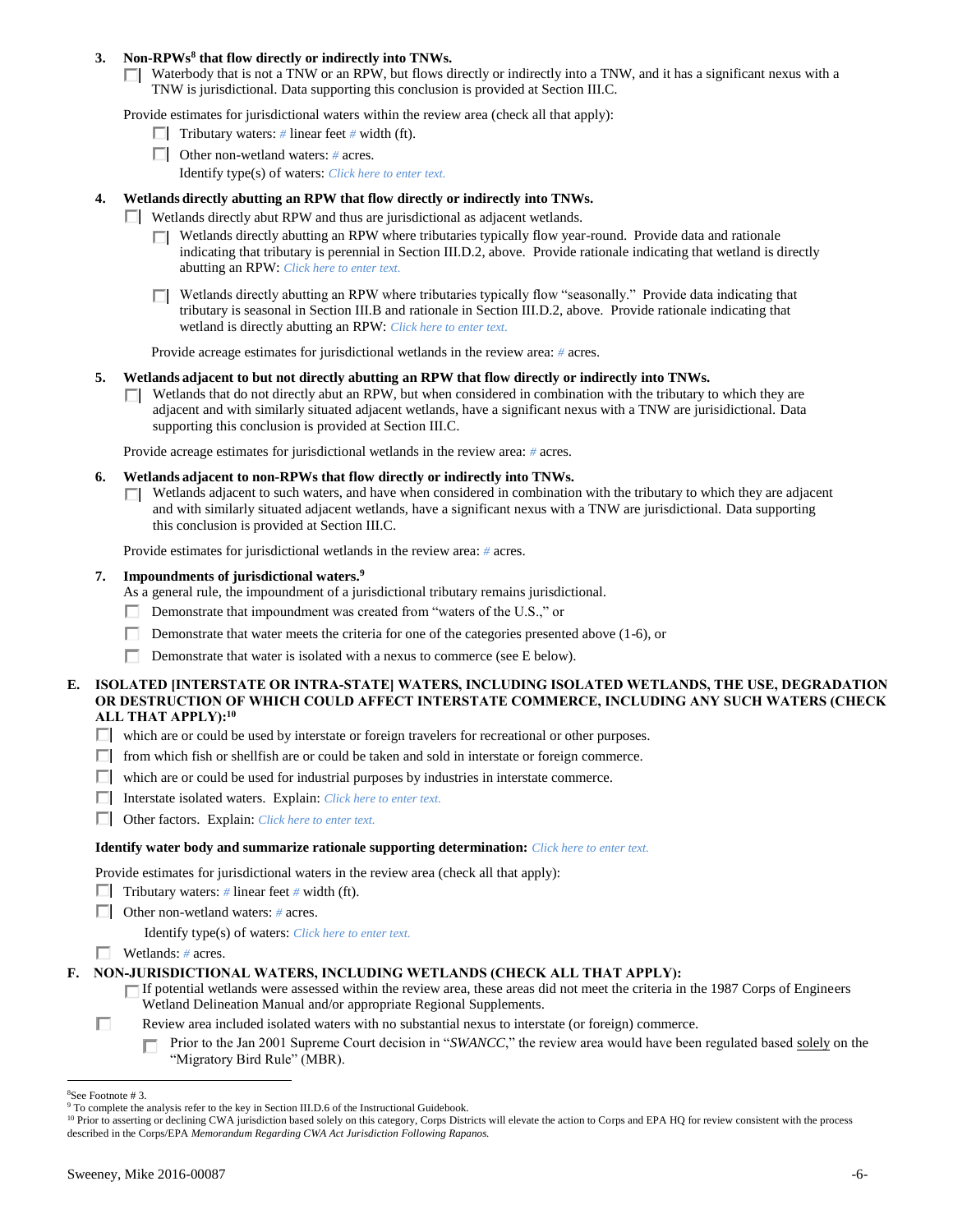|  | Waters do not meet the "Significant Nexus" standard, where such a finding is required for jurisdiction. Explain: Click here to enter text. |  |  |  |  |  |  |  |
|--|--------------------------------------------------------------------------------------------------------------------------------------------|--|--|--|--|--|--|--|
|--|--------------------------------------------------------------------------------------------------------------------------------------------|--|--|--|--|--|--|--|

|  |  | Other: (explain, if not covered above): <i>Click here to enter text</i> . |  |  |  |
|--|--|---------------------------------------------------------------------------|--|--|--|
|--|--|---------------------------------------------------------------------------|--|--|--|

Provide acreage estimates for non-jurisdictional waters in the review area, where the sole potential basis of jurisdiction is the MBR factors (i.e., presence of migratory birds, presence of endangered species, use of water for irrigated agriculture), using best professional judgment (check all that apply):

- Non-wetland waters (i.e., rivers, streams): *#* linear feet *#* width (ft).
- Lakes/ponds: *#* acres.
- Other non-wetland waters: # acres. List type of aquatic resource: *Click here to enter text.*.
- Wetlands: *#* acres.

Provide acreage estimates for non-jurisdictional waters in the review area that do not meet the "Significant Nexus" standard, where such a finding is required for jurisdiction (check all that apply):

- Non-wetland waters (i.e., rivers, streams): *#* linear feet *#* width (ft).
- Lakes/ponds: *#* acres.
- Other non-wetland waters: # acres. List type of aquatic resource: *Click here to enter text.*.
- Wetlands: *#* acres.

# **SECTION IV: DATA SOURCES.**

| A. SUPPORTING DATA. Data reviewed for JD (check all that apply - checked items shall be included in case file and, where checked and |
|--------------------------------------------------------------------------------------------------------------------------------------|
| requested, appropriately reference sources below):                                                                                   |
| $\triangleright$ Maps, plans, plots or plat submitted by or on behalf of the applicant/consultant: Click here to enter text.         |
| $\Box$ Data sheets prepared/submitted by or on behalf of the applicant/consultant.                                                   |
| Office concurs with data sheets/delineation report.<br>ш                                                                             |

- Office does not concur with data sheets/delineation report.
- Data sheets prepared by the Corps: *Click here to enter text.*
- Corps navigable waters' study: *Click here to enter text.*
- U.S. Geological Survey Hydrologic Atlas: OH-LACARNE
	- **V** USGS NHD data.
		- USGS 8 and 12 digit HUC maps.
- U.S. Geological Survey map(s). Cite scale & quad name: OH-LACARNE. *Click here to enter text.*
- USDA Natural Resources Conservation Service Soil Survey. Citation: *Click here to enter text.*
- National wetlands inventory map(s). Cite name: *Click here to enter text.*
- State/Local wetland inventory map(s): *Click here to enter text.*
- FEMA/FIRM maps: *Click here to enter text.*
- 100-year Floodplain Elevation is: *Click here to enter text.* (National Geodectic Vertical Datum of 1929)
- **P** Photographs:  $\boxed{\bullet}$  Aerial (Name & Date): 1997, 2000, 2002, 2004, 2005, 2006 (April, July, October), 2007, 2009, 2010, 2011, 2012, and 2015.
	- or  $\Box$  Other (Name & Date): *Click here to enter text.*
- **Previous determination(s). File no. and date of response letter:** *Click here to enter text.*
- Applicable/supporting case law: *Click here to enter text.*
- Applicable/supporting scientific literature: *Click here to enter text.*  $\Box$
- Other information (please specify): *Click here to enter text.*
- **B. ADDITIONAL COMMENTS TO SUPPORT JD:** *Click here to enter text.*

П